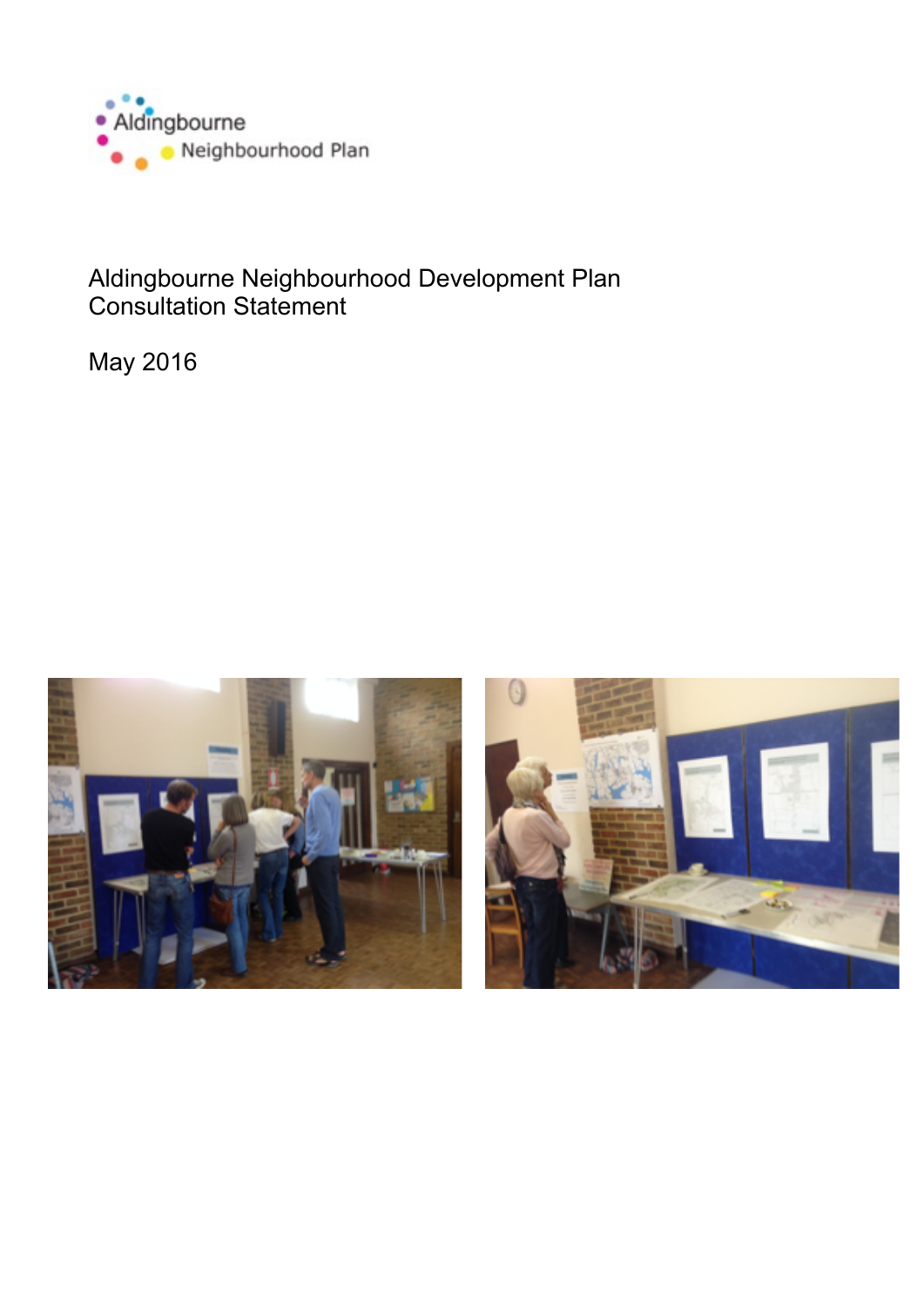## **1. Introduction**

- **1.1** This consultation statement has been prepared to meet the legal obligations of the Neighbourhood Planning Regulations 2012 in respect of the Aldingbourne Neighbourhood Development Plan.
- **1.2** The legal basis of the Statement is provided by Section 15(2) of Part 5 of the 2012 Neighbourhood Planning Regulations, which requires that a consultation statement should:
	- 1. Contain details of the persons and bodies who were consulted about the proposed neighbourhood development plan;
	- 2. Explain how they were consulted;
	- 3. Summarise the main issues and concerns raised by the persons consulted; and
	- 4. Describe how those issues and concerns have been considered and, where relevant addressed in the proposed neighbourhood development plan

### **2. Background**

The Aldingbourne Neighbourhood Development Plan (ANDP), being led by the Parish Council, started back in July 2011. The Parish Council wanted the local community to have a say in all aspects of the future of their area, but most importantly wanted local people to decide where new housing should be located and the conditions under which it should be built.

A Steering Group was formed consisting of Councillors and members of the public. In October 2011 an initial questionnaire was distributed to all households to gain an insight into the needs of the community and attitudes to housing development and location. In February 2013 a call for volunteers was made and the Parish Council agreed to employ an outside Consultant to help the Steering Group write the policies for the ANDP. The Steering Group had regular meetings with the Consultant and reviewed emerging polices coming through from other Neighbourhood Plans across the country and in the district . They used a number of methods to communicate with and engage with the residents of the parish. These included posters, the parish web set and Twitter feed.

In 2013 two community events and consultation were undertaken which provided residents with details of the responses to the previous survey ( see Evidence Base - Display Boards) and asked their views on a range of issues relating to traffic, housing and community facilities.

In November 2013 a Housing Needs study was carried out which showed:

- 99.6% of respondents currently have their main home in the parish.
- 52.2% of respondents currently own their own home without a mortgage.
- 67.7% of respondents currently live in a house.
- The most common size of residence currently occupied by respondents has 3
- bedrooms  $(42.8\%)$ .
- 1.8% of respondents identified that their current home required adaptations in order
- for them to remain living in it.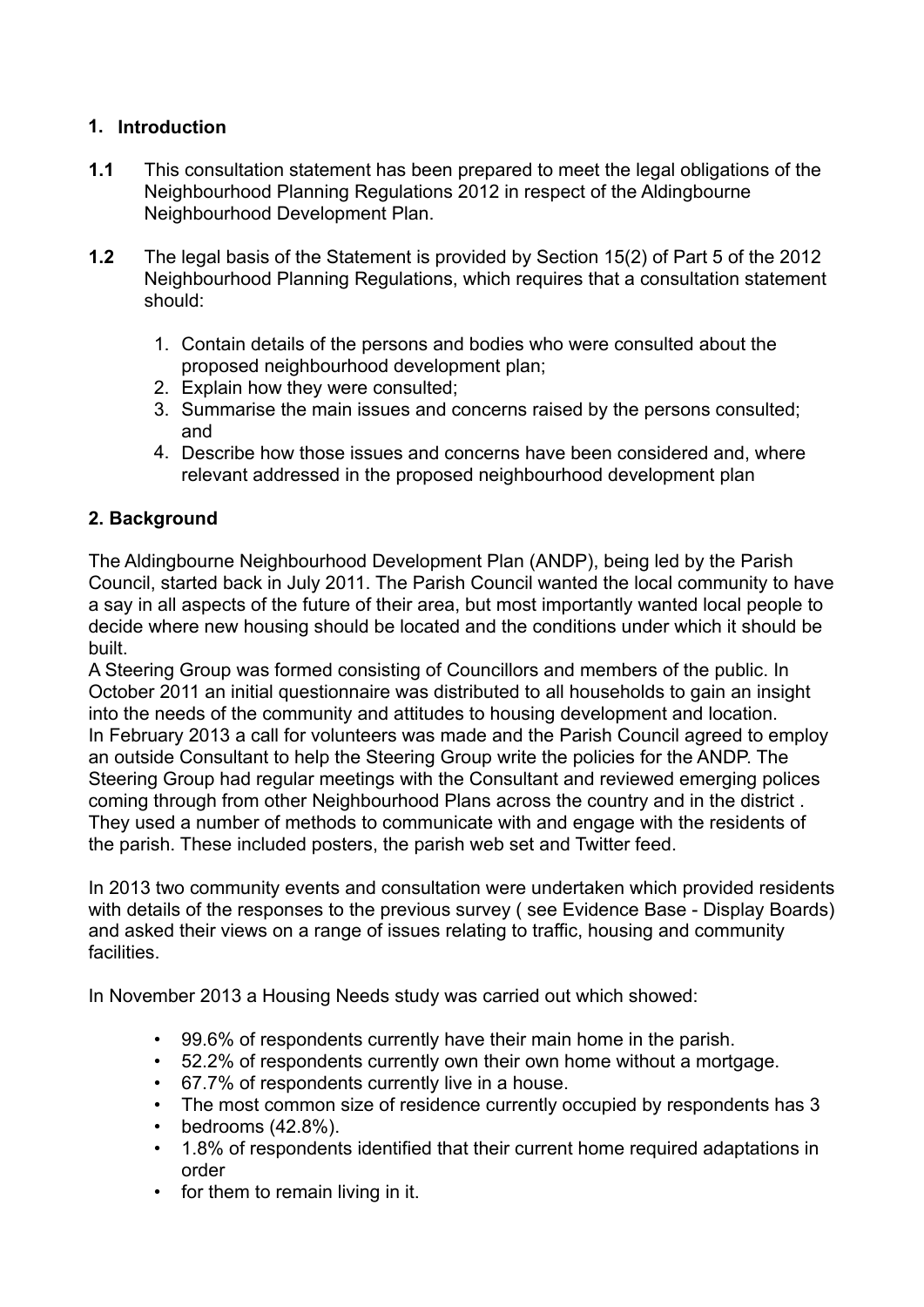- Of respondents completing the question: 77.8% currently live in the village.
- 58.0% of respondents would support an affordable housing development for local
- people if there were a proven need.
- 25.6% of respondents would support the development of other housing within the
- parish. The most commonly supported forms of such housing would be semi-
- detached housing with 2/3 bedrooms.
- 10.8% of respondents knew of a household that would need to leave the parish in
- pursuit of affordable housing.
- 13.0% of respondents knew of a household that would need to leave the parish in
- pursuit of open-market housing.
- There are 27 households in housing need who have a local connection and who cannot afford to either purchase or rent on the open market.
	- Full Housing Needs Survey results in the Evidence Base.

• In October 2013 a Business Survey was undertaken see Evidence Base. Community Voluntary Groups Survey was undertaken see Evidence Base.

On the 24th June 2014 following extensive debate a Housing Sites Assessment was completed which identified possible sites for housing and provided reasons for excluding sites (see Evidence Base - SHLAA sites analysis).

In September 2014 a further residents survey was undertaken backed up by open events on the 11th and 13th September. The survey was undertaken by individually addressed survey forms being posted to every property with a postage paid return envelope. The survey proposed three possible sites for development. The survey attracted a 25% response rate.

Overview of results: ( full set on the web site)

### **Environment and Heritage**

Parks and Open Spaces and the surrounding countryside are considered the most important features with village feel and conservation and heritage the second most important.

24% of respondents have had their garden flooded; 38.42% have had their road or lane flooded; 10.66% have had the sewers backed up with 8.57% having the inspection covers lifted.

Strong support for maintaining the gaps between settlements, protecting the countryside and having no large scale development.

### **Employment and Enterprise**

Support for employment for local people in local shops and businesses but not support for increased land for business use. However around 35% of respondents use the local shops either monthly or only occasionally and 23% never eat in the local pubs and restaurants. 50% of those who responded are retired and those who work mostly do so in the six villages area or Chichester. Getting Around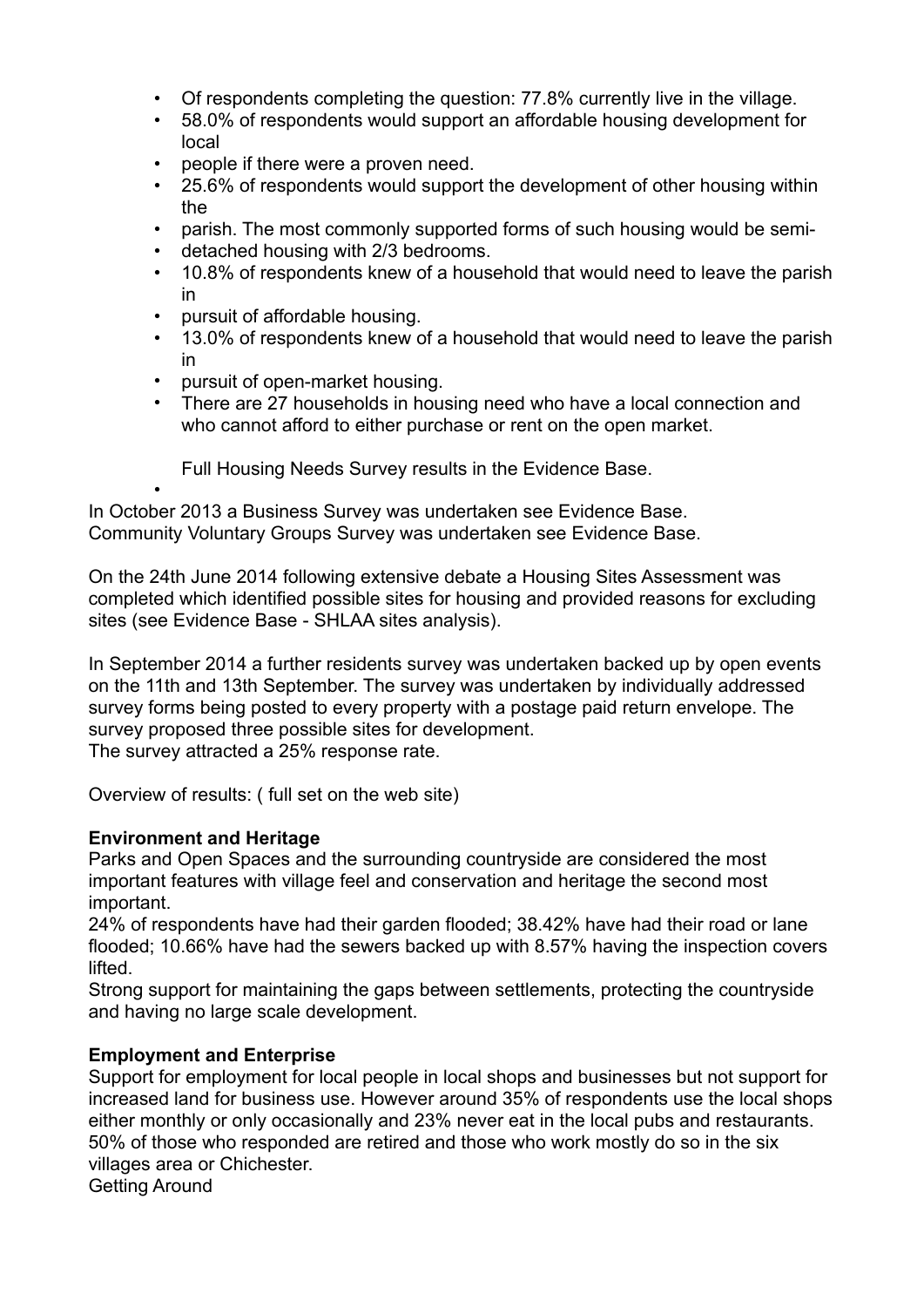A lot of comments were made about the need to reduce speeding and improve parking. 74% want the Lion War Memorial left in it's current location.

Strong support for maintaining and extending footpaths and cycle ways and improving road safety, with 61.81% supporting stronger enforcement of the speed limit.

#### **Leisure and Community**

73.45% support local school places for local children with more than 50% supporting improved play facilities and activities for young people.

52.42% support planning for an ageing population.

Support for allotments and community orchards.

62.43% support improved healthcare provision.

Most attend The Croft Practice

34.03% were very satisfied with their doctors surgery; 46.07% were satisfied and 19.90% were not satisfied. Waiting times for appointments was complained about the most. 86.81% were able to get their child into the school of their choice.

#### **Housing**

There was general agreement to small scale energy efficient development to meet local housing needs provided that it does not cause more flooding and drainage issues and design standards reinforce the character of the village.

32.01% opted for Option A - land west of Fontwell Avenue for up to 30 homes 29.75% opted for Option B - land south west of Woodgate Crossing for up to 30 homes 37.11% opted for Option C - land south west of Woodgate Crossing for up to 30 homes with start up business units

1.13% were happy with all the options

On the basis of the survey results a Plan was prepared proposing that the land to the south west of the railway be used for up to 30 homes and start up business units.

On the 14th November 2014 an Environmental Assessment Opinion request was submitted to ADC. The response is at Appendix 1.

The first full draft of the ANDP was published on the 28th November 2014 for public consultation.

On the 2nd December 2014 Aldingbourne Parish Council resolved to accept the draft ANDP as Council policy.

In March 2015, 349 houses were allowed on Appeal which provided 11 times the parish allocation. Therefore no further site allocation was needed. Despite this residents still voted to continue with the allocation of land for housing provided that the homes were made available in the first instance to residents of the Parish.

In October 2015 the Plan was failed at Independent Examination. The Examiner felt unable to support the proposal to restrict housing to those within the Parish first and felt that the Plan did not meet the Basic Conditions. If the Plan had been allowed without the restriction it would most likely have failed at Referendum as residents felt very strongly that as they were ' doing their bit' by proposing additional housing, the LPA should meet them on this point.

The Parish Council agreed that they would re-present a new Plan with no housing land allocations and with no employment land allocation.